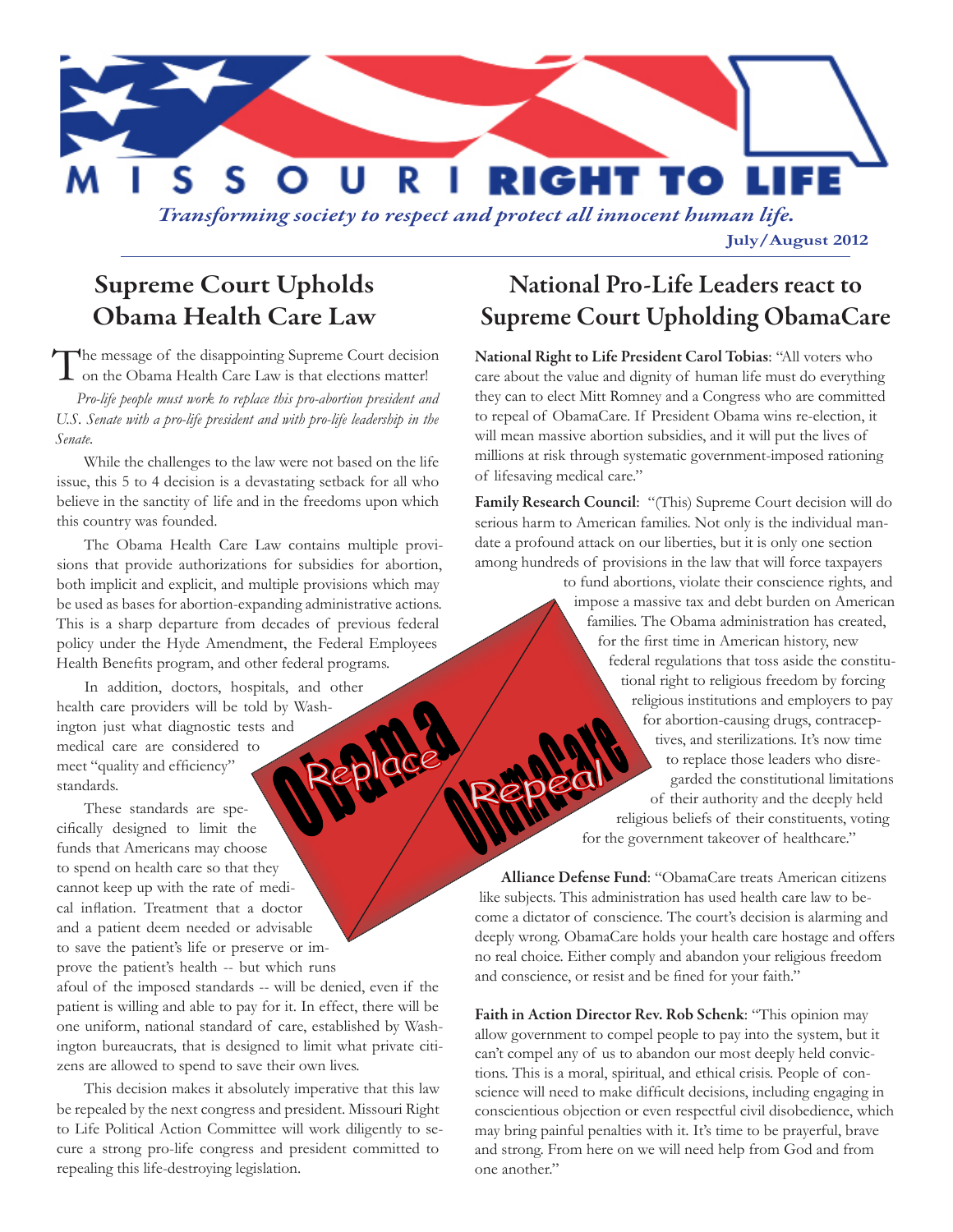#### Missouri Right to Life Political Action Committees Endorsement Criteria

As the oldest and largest grassroots, single-issue pro-life organization in the state, Missouri Right to Life, through its Political Action Committees (MRL PAC), strives to elect prolife candidates at the state and the federal levels. By endorsing candidates who meet specific criteria and by rating all candidates, MRL PAC provides the most comprehensive guidance to the prolife voters of Missouri on which candidates would best advance the cause of life.

MRL PAC endorsements are non-partisan and are based on the following guidelines:

- **Pro-life Survey** A candidate *must* complete an MRL PAC or National Right to Life PAC survey verifying their pro-life position on abortion, euthanasia, human cloning, embryonic stem cell research, and other issues that fall under the purview of MRL.
- Voting record When a candidate has held office, whether running for the same seat or a different seat, MRL PAC considers up to a four-year voting record to determine a candidate's eligibility for endorsement. The percentage of pro-life votes required for endorsement is determined by MRL PAC and takes into consideration not only the candidate's votes, but also the degree of involvement in advancing prolife legislation and the importance of specific votes.

பு

However, a vote on particularly egregious legislation can disqualify a candidate from endorsement in spite of an otherwise acceptable voting record. Such is the case this year for candidates who voted for the Missouri Science Innovation & Reinvestment Act (MOSIRA) without protective language during the 2011 special session of the General Assembly.

**• Interviews** - In some races, members of MRL PAC may conduct a personal interview with a candidate.

MRL PAC will also consider a candidate's history of pro-life activism, public statements, and input from MRL members in a candidate's district.

The PAC believes that an incumbent with a pro-life record running for re-election deserves a single endorsement, but redistricting in Missouri this year has eliminated incumbency status in most races. In races with no pro-life incumbent and where all candidates meet MRL PAC endorsement criteria, MRL PAC will do multiple endorsements.

In a race with two or more pro-life candidates and one or more viable anti-life candidates, or viable candidates whose position is unknown, MRL PAC will likely endorse a single candidate in hopes of avoiding a split in the pro-life vote. MRL PAC also considers the political realities and circumstances of each race.

MRL PAC reserves the right to withdraw an endorsement should there be reason to believe a candidate has been untruthful or has

Ļρ

市

## *The greatest gift that parents give to their children is the gift of life.*

*For Mother's Day and for Father's Day, these parents were honored with a Tribute Gift to Missouri Right to Life Education Fund.*

#### *MOTHER'S DAY HONORS*

*Anne Dierks by Mark Dierks Frances Martin by Patty Skain Virginia Ernstmann by Glen & Mary Ernstmann Lucile Edmonds by Mary & Glen Ernstmann Shirley Brown by Bev Ehlen Rose Landholt by Mary Lou Frank Dorothy June Hoard by Larry Hoard Lois A. Milford by Christine Hoffmeyer Pam Fichter by Dan, Doug & Nick Fichter Pam Fichter by Tom Fichter Josephine and Regina by Walter & Janet Knaust*

#### *Father's Day Honors*

*Arthur Walz by Pam Fichter Richard Kerckhoff by Randy Kerckhoff Thomas Gottschamer by Family Sam Perry by Lynda Jim Wilcox by Jim*

changed a position on life issues. Additionally, MRL PAC believes in giving candidates opportunities to advance the cause of life if they have moved from a less pro-life position to a stronger one.

Primary endorsements made by MRL PAC do not necessarily roll over to General Election races. MRL PAC will release General Election endorsements following the Primary Election.

## Columbia Planned Parenthood suspends abortions

The *Columbia Missourian* has reported that Planned Parenthood (PP) Columbia has suspended abortions indefinitely. This has been confirmed by the 40 Days For Life team which maintains a year-round presence on the sidewalks outside of PP on the days that mothers come for abortion counseling or for procedures.

Planned Parenthood cites the lack of an abortion doctor as the reason for the suspension, something that has been a recurring situation at this facility. The 40 Days For Life team's peaceful, prayerful intercession has saved many babies, and they are again thankful that babies and their mothers, at least for a time, will be spared the tragedy of abortion.

"We have been praising and thanking God since we found this out," said Mike & Kathy Forck, Campaign Directors. "We pray they will not be able to find another doctor to replace the last one."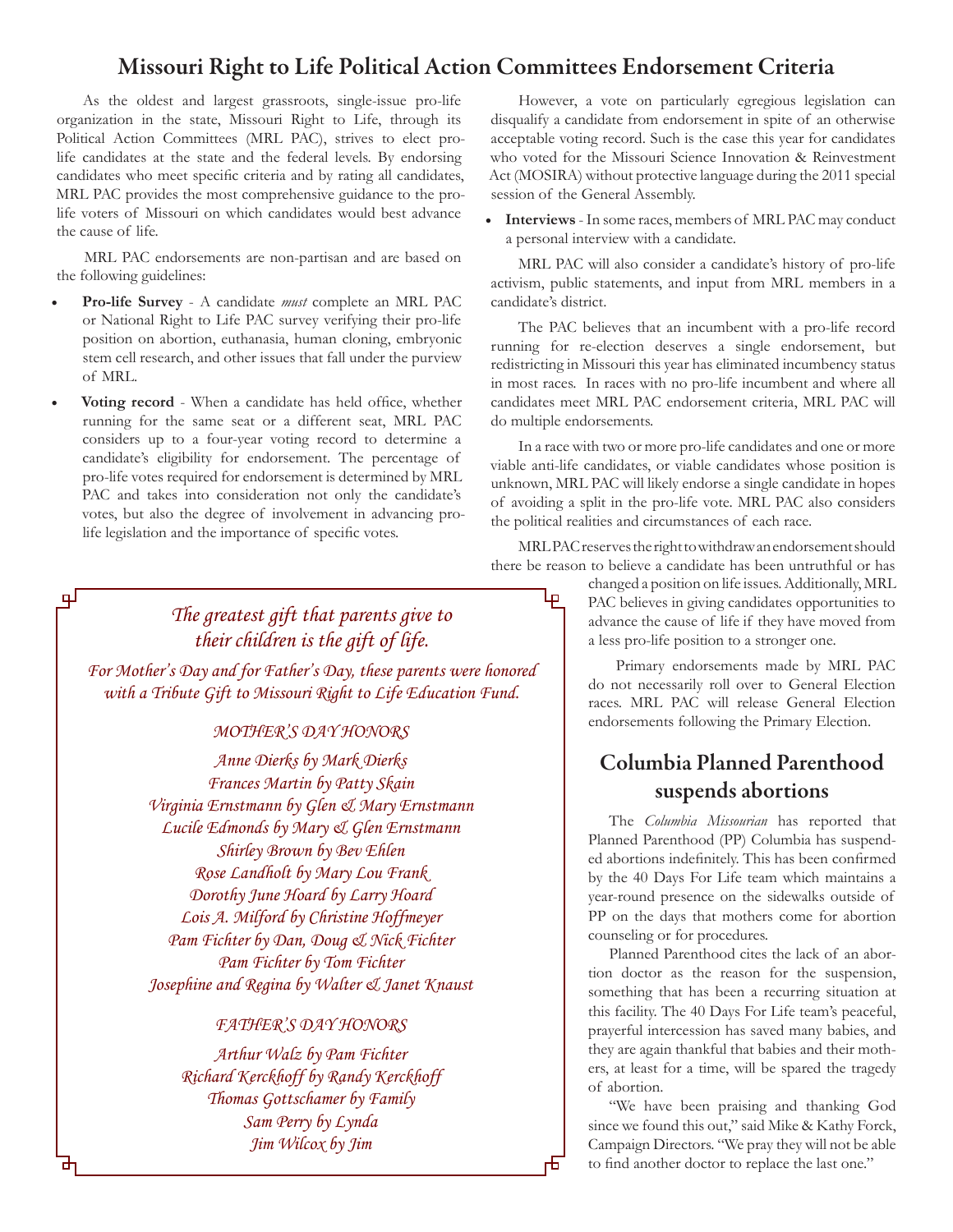# **Missouri Right to Life Political Action Committees Candidate Ratings and Endorsements Primary Election -- August 7, 2012**

Below are the candidates of the major parties and their ratings by Missouri Right to Life. Ratings are based on surveys, public statements, public record, voting records for those who presently hold or previously held office, interviews, and information from those in the districts. Those candidates listed in **BOLD CAPS** are endorsed by Missouri Right to Life Political Action Committee for the August 7 primary election.

**To identify the legislative district numbers for the area in which you live, please refer to your name and address area on the back of this newsletter. Your congressional, state senate, and state house district numbers appear there, above your name.**

| <b>KEY</b>                                                                                                                  |                                 | <b>U.S. Congress District 2</b>                                                                                |                                                                   | <b>Missouri Statewide</b>                                                            |                              |
|-----------------------------------------------------------------------------------------------------------------------------|---------------------------------|----------------------------------------------------------------------------------------------------------------|-------------------------------------------------------------------|--------------------------------------------------------------------------------------|------------------------------|
| Because redistricting took effect this<br>year, there are no incumbent listings<br>R<br>Republican<br>${\rm D}$<br>Democrat |                                 | <b>JOHN MORRIS (R)</b><br>ANN WAGNER (R)<br>JAMES O. BAKER (R)<br><b>RANDY JOTTE (R)</b><br>Marshall Works (D) | $\mathbf{PL}$<br>$\mathbf{PL}$<br>PL<br>$\mathbf{PL}$<br>$\rm NR$ | Governor<br>John D. Weiler (R)<br>DAVID (DAVE) SPENCE (R)<br><b>BILL RANDLES (R)</b> | NR<br>PL<br><b>PL</b>        |
| $\mathsf C$<br>Constitution                                                                                                 |                                 | George (Boots) Weber (D)                                                                                       | $\mathbf M$                                                       | <b>FRED SAUER (R)</b>                                                                | <b>PL</b><br>$AL \downarrow$ |
| PL<br>Pro-life                                                                                                              |                                 | Harold Whitfield (D)                                                                                           | $\rm NR$                                                          | Jeremiah (Jay) Nixon (D)<br>Clay Thunderhawk (D)                                     | PL                           |
| $\mathbf M$<br>Mixed                                                                                                        |                                 | Glenn Koenen (D)                                                                                               | $\rm NR$                                                          | William B. Campbell (D)                                                              | $\rm NR$                     |
| AL<br>Anti-life                                                                                                             |                                 | <b>U.S. Congress District 3</b>                                                                                |                                                                   |                                                                                      |                              |
| $\rm NR$<br>No response to survey                                                                                           |                                 | <b>BLAINE LUETKEMEYER (R)</b>                                                                                  | $\mathbf{PL}$                                                     | <b>Lieutenant Governor</b>                                                           |                              |
| As a legislator, voted for<br>$\ast$                                                                                        |                                 | Eric C. Mayer (D)                                                                                              | NR.                                                               | Charles W. Kullman (R)<br>Brad Lager (R)                                             | PL<br>$\text{PL}{}^*$        |
| MOSIRA, thus ineligible for                                                                                                 |                                 |                                                                                                                |                                                                   | Peter Kinder (R)                                                                     | PL                           |
| endorsement. MOSIRA is                                                                                                      |                                 | <b>U.S. Congress District 4</b><br>VICKY HARTZLER (R)                                                          | $\mathbf{PL}$                                                     | Mike Carter (R)                                                                      | $\rm NR$                     |
| the funding mechanism for                                                                                                   |                                 | Bernie Mowinski (R)                                                                                            | М                                                                 | Susan Montee (D)                                                                     | $\rm NR$                     |
| tax dollars to be used for                                                                                                  |                                 | Teresa Hensley (D)                                                                                             | AL ↓                                                              | Dennis Weisenburger (D)                                                              | $\rm NR$                     |
| human cloning and for                                                                                                       |                                 |                                                                                                                |                                                                   | Fred Kratky (D)                                                                      | NR/M                         |
| embryonic stem cell research                                                                                                |                                 | <b>U.S. Congress District 5</b>                                                                                |                                                                   | Becky Lee Plattner (D)                                                               | NR                           |
|                                                                                                                             |                                 | Jason Greene (R)                                                                                               | $\ensuremath{\text{PL}}\xspace$                                   | Judy Baker (D)                                                                       | $AL \downarrow$              |
| Current or past endorsement<br>↓                                                                                            |                                 | <b>JACOB TURK (R)</b>                                                                                          | $\mathbf{PL}$                                                     | Sara Lampe (D)                                                                       | $AL \downarrow$              |
| by anti-life organization                                                                                                   |                                 | Jerry Nolte (R)                                                                                                | $\text{PL}{}^*$                                                   | Jackie Townes McGee (D)                                                              | $\rm NR$                     |
| <b>BOLD CAPS = MRL-PAC ENDORSED</b>                                                                                         |                                 | Ron Paul Shawd (R)<br>Emanuel Cleaver II (D)                                                                   | $\rm NR$<br>AL ↓                                                  | Bill (William) Haas (D)<br>CYNTHIA L. DAVIS (C)                                      | $\rm NR$<br><b>PL</b>        |
|                                                                                                                             |                                 |                                                                                                                |                                                                   |                                                                                      |                              |
| Federal                                                                                                                     |                                 | <b>U.S. Congress District 6</b>                                                                                |                                                                   | <b>Secretary of State</b>                                                            |                              |
| <b>U.S. Senate</b>                                                                                                          |                                 | Bob Gough (R)                                                                                                  | $\ensuremath{\text{PL}}$                                          | <b>SCOTT RUPP (R)</b>                                                                | PL                           |
| TODD AKIN (R)                                                                                                               | PL                              | <b>SAM GRAVES (R)</b>                                                                                          | $\mathbf{PL}$                                                     | Shane Schoeller (R)                                                                  | $\text{PL}{}^*$              |
| Jerry Beck (R)                                                                                                              | NR                              | Christopher Ryan (R)                                                                                           | $\rm NR$                                                          | Bill Stouffer (R)                                                                    | $\mathbf{M}$ *               |
| <b>SARAH STEELMAN (R)</b>                                                                                                   | PL                              | Kyle Yarber (D)                                                                                                | NR                                                                | Jason Kander (D)                                                                     | $ALV*$                       |
| <b>JOHN G. BRUNNER (R)</b>                                                                                                  | PL                              | Ted Rights (D)                                                                                                 | $\rm NR$                                                          | MD RABBI ALAM (D)                                                                    | PL                           |
| Mark Memoly (R)                                                                                                             | $\mathbf M$                     | Ronald Wm. Harris (D)                                                                                          | NR<br>$\rm NR$                                                    | <b>State Treasurer</b>                                                               |                              |
| Mark Patrick Lodes (R)                                                                                                      | $\rm NR$                        | W. A. (Bill) Hedge (D)                                                                                         |                                                                   | Cole McNary (R)                                                                      | $NR/PL^*$                    |
| Robert Poole (R)                                                                                                            | $\ensuremath{\text{PL}}\xspace$ | <b>U.S. Congress District 7</b>                                                                                |                                                                   | Clint Zweifel (D)                                                                    | $AL \downarrow$              |
| Hector Maldonado (R)                                                                                                        | $\rm NR$                        | Tom Stilson (R)                                                                                                | $\ensuremath{\text{PL}}$                                          |                                                                                      |                              |
| Claire McCaskill (D)                                                                                                        | $AL \downarrow$                 | <b>BILLY LONG (R)</b>                                                                                          | PL                                                                | <b>Attorney General</b>                                                              |                              |
| <b>U.S. Congress District 1</b>                                                                                             |                                 | Mike Moon (R)                                                                                                  | $\ensuremath{\text{PL}}$                                          | ED MARTIN (R)                                                                        | PL<br>PL                     |
| Robyn Hamlin (R)                                                                                                            | $\mathbf M$                     | Jim Evans (D)                                                                                                  | NR                                                                | <b>ADAM LEE WARREN (R)</b><br>Chris Koster (D)                                       | AL                           |
| PL<br><b>MARTIN D. BAKER (R)</b>                                                                                            |                                 | <b>U.S. Congress District 8</b>                                                                                |                                                                   |                                                                                      |                              |
| Candice Britton (D)                                                                                                         | $\rm NR$                        | Bob Parker (R)                                                                                                 | $\ensuremath{\text{PL}}\xspace$                                   |                                                                                      |                              |
| Lacy Clay (D)                                                                                                               | $AL \downarrow$                 | <b>JO ANN EMERSON (R)</b>                                                                                      | $\mathbf{PL}$                                                     |                                                                                      |                              |
| Russ Carnahan (D)                                                                                                           | $AL \downarrow$                 | Jack Rushin (D)                                                                                                | $\rm NR$                                                          | (continued next page)                                                                |                              |
|                                                                                                                             |                                 |                                                                                                                |                                                                   |                                                                                      |                              |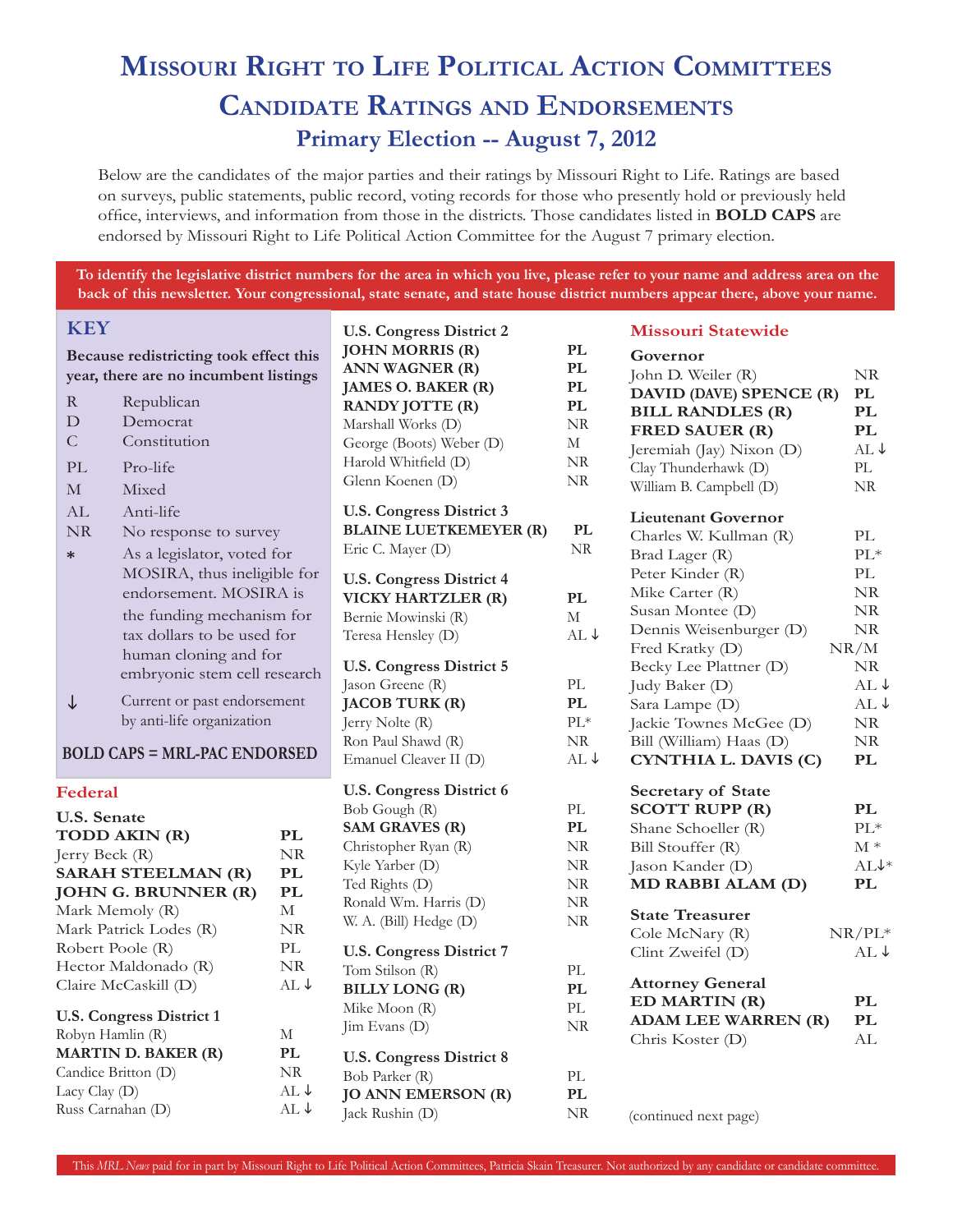| <b>MO</b> Senate                                                                                                                  |                                      |
|-----------------------------------------------------------------------------------------------------------------------------------|--------------------------------------|
| District 1<br><b>JIM LEMBKE (R)</b><br><b>SUE SCHOEMEHL (D)</b><br>Scott Sifton (D)                                               | PL<br>PL<br>AL <sup>*</sup>          |
| District 3<br><b>GARY ROMINE (R)</b><br>TERRY VARNER (R)<br>JOSEPH FALLERT, JR.(D)                                                | PL<br>PL<br>PL                       |
| District 5<br>Robin Wright-Jones (D)<br>Jeanette Mott Oxford (D)                                                                  | $AL \downarrow^*$<br>$AL \downarrow$ |
| District 7<br>Jason Holsman (D)<br>Crystal Williams (D)                                                                           | AL↓*<br>$AL \downarrow$              |
| District 9<br>Shalonn (Kiki) Curls (D)                                                                                            | $AI.\downarrow*$                     |
| District 11<br>Paul LeVota (D)                                                                                                    | AL                                   |
| District 13<br><b>JACQUELYN THOMAS (R)</b><br>Gina Walsh (D)<br>Redditt Hudson (D)                                                | PL<br>М<br>NR                        |
| District 15<br>Eric Schmitt (R)                                                                                                   | М*                                   |
| District 17<br>Ryan Silvey (R)<br>Sandra Reeves (D)                                                                               | $NR/PL^*$<br>$AL \downarrow$         |
| District 19<br>Kurt Schaefer (R)<br>Mary Wynne Still (D)                                                                          | $NR/M*$<br>$AL \downarrow^*$         |
| District 21<br>David Pearce (R)<br>Mike McGhee (R)<br>ElGene Ver Dught (D)                                                        | $\rm NR/M^*$<br>PL*<br>NR            |
| District 23<br>Tom Dempsey (R)                                                                                                    | ${\rm NR}/ {\rm M}^*$                |
| District 25<br>Doug Libla (R)<br>TERRY SWINGER (D)                                                                                | РL<br>PL                             |
| District 27<br><b>WAYNE WALLINGFORD (R)</b><br>Ellen Brandom (R)                                                                  | PL<br>$\rm PL^*$                     |
| <b>DISTRICT 29</b><br>JAMES E. STRAHAN (R)<br><b>GAYLE (ABIGAYLE) WRIDGE (R) PL</b><br>DAVID SATER (R)<br><b>JIM STRAFUSS (R)</b> | PL<br>PL<br>PL                       |
| District 31<br>Scott Largent (R)<br>ED EMERY (R)<br>Dave Morris (R)                                                               | $NR/PL^*$<br>PL<br>NR                |
| Charles A. (Charlie) Burton (D)                                                                                                   | NR                                   |

| District 33                                             |                 |
|---------------------------------------------------------|-----------------|
| Mike Cunningham (R)                                     | NR/M            |
| <b>DON WELLS (R)</b>                                    | PL              |
| Ward Franz (R)                                          | $NR/PL^*$       |
| <b>MO House of Representatives</b>                      |                 |
| District 1<br>Mike Thomson (R)                          | $PL*$           |
|                                                         |                 |
| District 2<br>Casey Guernsey (R)                        | $NR/PL^*$       |
| District 3                                              |                 |
| <b>NATE WALKER (R)</b>                                  | PL              |
| Rebecca McClanahan (D)                                  | AL↓             |
| District 4                                              |                 |
| Craig Redmon (R)                                        | $NR/PL^*$       |
| District 5<br>LINDELL F. SHUMAKE (R)<br>TOM SHIVELY (D) | PL<br>PL        |
| District 6                                              |                 |
| RON GILLETT (R)                                         | PL              |
| TONY ASKEW (R)                                          | PL              |
| ALAN R. WYATT (R)                                       | <b>PL</b>       |
| TIM REMOLE (R)                                          | PL              |
| DIANA J. SCOTT (D)                                      | PL              |
| District 7                                              |                 |
| Mike Lair (R)                                           | $PL*$           |
| John A. Myers (R)                                       | NR              |
| <b>HARRY WYSE (D)</b><br>TRAVIS GONZALEZ (D)            | PL<br>PL        |
|                                                         |                 |
| District 8<br>JAMES W. (JIM) NEELY (R)                  | PL              |
| James T. (Jim) Crenshaw (D)                             | NR              |
| Clint Hylton (D)                                        | NR              |
| District 9                                              |                 |
| DELUS JOHNSON (R)                                       | PL              |
| District 10                                             |                 |
| Pat Conway (D)                                          | AL *            |
| District 11                                             |                 |
| Galen Wayne Higdon Jr. (R)                              | $NR/PL^*$       |
| District 12                                             |                 |
| <b>KEN WILSON (R)</b>                                   | PL              |
| <b>JOSH HURLBERT (R)</b>                                | PL              |
| District 13                                             |                 |
| NICK MARSHALL (R)<br>Gerry Byrne (D)                    | PL<br>NR        |
|                                                         |                 |
| District 14<br><b>RON SCHIEBER (R)</b>                  | PL              |
| Eric Pendell (D)                                        | PL              |
| District 15                                             |                 |
| <b>KEVIN CORLEW (R)</b>                                 | PL              |
| Jon Carpenter (D)                                       | NR              |
| Shon Adamson (D)                                        | AL              |
| Carol Suter (D)                                         | $AL \downarrow$ |

| District 16<br>Noel J. Shull (R)<br>VIC HURLBERT (R)<br>Jim Sweere (D)                   | М<br>PL<br>NR                 |
|------------------------------------------------------------------------------------------|-------------------------------|
| District 17<br>Myron Neth (R)<br>Mark Ellebracht (D)                                     | $NR/PL^*$<br>NR               |
| District 18<br>Jay Swearingen (D)                                                        | $AL \downarrow^*$             |
| District 19<br>John Joseph Rizzo (D)                                                     | AL*                           |
| District 20<br><b>BRENT LASATER (R)</b><br>John A. Mayfield (D)                          | PL<br>PL                      |
| District 21<br>VICKI RILEY (R)<br>Ira Anders (D)                                         | PL<br>$AL*$                   |
| District 22<br>Brandon Ellington (D)<br><b>HENRY CARNER (D)</b>                          | AL↓<br>PL                     |
| District 23<br>Randy D. Dunn (D)<br>Derron L. Black (D)<br>Erik K. Stafford (D)          | NR<br>NR<br>NR                |
| District 24<br>Jonathan Sternberg (R)<br>Judy Morgan (D)<br>Sarah Gillooly (D)           | NR<br>$AL \downarrow$<br>NR   |
| District 25<br>Joshua Judy (R)<br><b>SALLY MILLER (R)</b><br>Jeremy LaFaver (D)          | NR<br>PL<br>$AL \downarrow$   |
| District 26<br>Gail McCann Beatty (D)                                                    | $AL \downarrow$               |
| District 27<br>Bill Clinton Young (D)<br>Bonnaye V. Mims (D)<br><b>ADNAN BAYAZID (D)</b> | NR<br>$AL \downarrow$<br>PL   |
| District 28<br><b>JIM AZIERE (R)</b><br>Tom McDonald (D)<br>Patrick J. Riehle (D)        | PL<br>AL $\downarrow^*$<br>NR |
| District 29<br>Noel Torpey (R)<br>John Sutton (D)                                        | $PL*$<br>NR                   |
| District 30<br>Mike Cierpiot (R)<br>Shere Alam (D)                                       | $PL*$<br>NR                   |
| District 31<br>Chris Lievsay (R)<br>Sheila Solon (R)<br>Syed Asif (D)<br>DALE WALKUP (D) | PL<br>$PL*$<br>NR<br>PL       |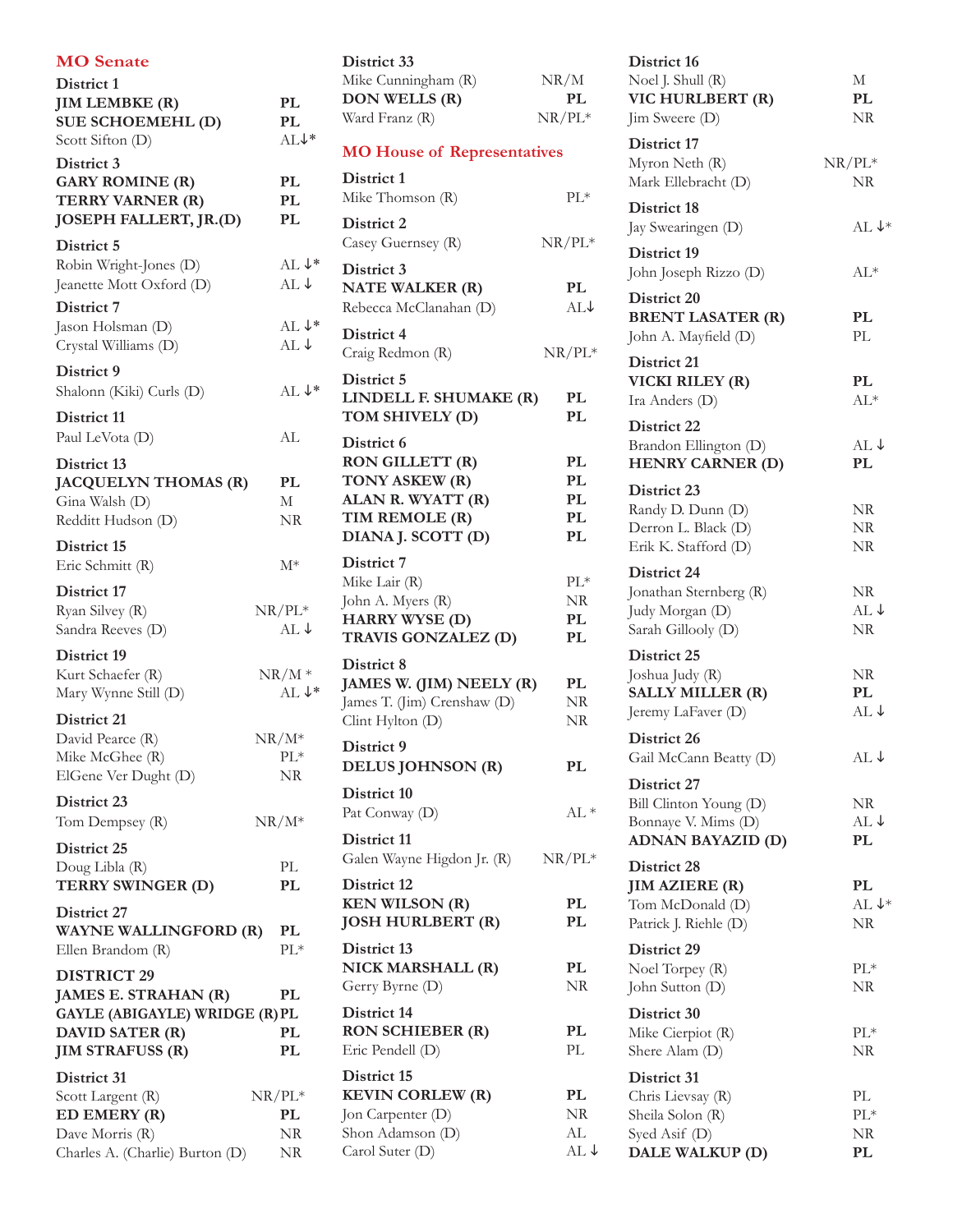| District 32<br>Jeanie Lauer (R)<br>Sherbaz Khan (D)                                                               | $PL*$<br>NR                 |
|-------------------------------------------------------------------------------------------------------------------|-----------------------------|
| District 33<br>Donna Pfautsch (R)<br><b>RON HARVEY (D)</b>                                                        | М<br>PL                     |
| District 34<br>Jeff Grisamore (R)                                                                                 | NR/PL                       |
| District 35<br>Gary Cross (R)                                                                                     | $NR/PL^*$                   |
| District 36<br>Kevin McManus (D)                                                                                  | AL*                         |
| District 37<br><b>NOLA WOOD (R)</b><br>Joe Runions (D)<br>Mike Sager (D)<br>Christopher J. (Chris) Moreno (D)     | PL<br>NR<br>AL<br>М         |
| District 38<br>T. J. Berry (R)<br>Kevin Morgan (D)                                                                | $PL*$<br>AL                 |
| District 39<br>JOE DON MCGAUGH (R)<br>WILL TALBERT (D)                                                            | PL<br>PL                    |
| District 40<br>Jim Hansen (R)<br>PAUL QUINN (D)                                                                   | PL<br>PL                    |
| District 41<br>Beverly A. Steiniger (R)<br>ED SCHIEFFER (D)                                                       | PL<br>PL                    |
| District 42<br><b>BART KORMAN (R)</b>                                                                             | PL                          |
| District 43<br>Jay D. Houghton (R)<br>Ed Lockwood (D)                                                             | $PL*$<br>$AL \downarrow$    |
| District 44<br><b>CALEB ROWDEN (R)</b><br>Mike Becker (R)<br>Chris Dwyer (R)<br>Dennis Smith (R)<br>Ken Jacob (D) | PL<br>NR<br>PL<br>NR<br>AL↓ |
| District 45<br>Chris Kelly (D)                                                                                    | $AL \downarrow^*$           |
| District 46<br><b>FRED BERRY (R)</b><br>Stephen Webber (D)                                                        | PL<br>AL $\downarrow^*$     |
| District 47<br>MITCH RICHARDS (R)<br>Nancy Copenhaver (D)<br>John A. Wright (D)                                   | PL<br>AL ↓<br>NR            |

|                          | District 48<br>DAVE MUNTZEL (R)<br>Ron Monnig (D)                                                                                                                                                 | PL.<br>AL ↓                                  |
|--------------------------|---------------------------------------------------------------------------------------------------------------------------------------------------------------------------------------------------|----------------------------------------------|
|                          | District 49<br><b>JEANIE RIDDLE (R)</b><br>Pamela (Pam) Murray (D)                                                                                                                                | $\mathbf{PL}$<br>NR                          |
|                          | District 50<br>Caleb Jones (R)                                                                                                                                                                    | $NR/PL^*$                                    |
|                          | District 51<br>DEAN A. DOHRMAN (R)<br>Gary L. Grigsby (D)<br>Raymond F. Kinney (D)                                                                                                                | PL<br>AL<br>NR                               |
|                          | District 52<br><b>STANLEY COX (R)</b><br>Phyllis Sue Domann (D)                                                                                                                                   | PL<br>NR                                     |
|                          | District 53<br><b>GLEN KOLKMEYER (R)</b><br>Holmes Osborne (D)                                                                                                                                    | PL<br>NR                                     |
|                          | District 54<br>Denny Hoskins (R)<br>Nancy Maxwell (D)                                                                                                                                             | $PL*$<br>AL                                  |
|                          | District 55<br>Rick Brattin (R)<br>Jim White (D)                                                                                                                                                  | NR/PL<br><b>NR</b>                           |
|                          | District 56<br>Chris Molendorp (R)<br>Patty Johnson (D)                                                                                                                                           | $NR/PL^*$<br>$AL\downarrow$                  |
|                          | District 57<br>Wanda Brown (R)<br>Don Bullock (D)                                                                                                                                                 | $NR/PL^*$<br>PL.                             |
|                          | District 58<br>JAMES E. BRYANT (R)<br>DAVID WOOD (R)<br>Steve Henderson (R)                                                                                                                       | PL<br>PL<br>NR                               |
|                          | District 59<br>MIKE BERNSKOETTER (R)<br>Vonnieta E. Trickey (D)                                                                                                                                   | PL<br>NR                                     |
|                          | District 60<br>Jason (Jay) Barnes (R)<br>Thomas F. Minihan (D)                                                                                                                                    | $NR/PL^*$<br>NR                              |
| $\ddot{\phantom{0}}$     | District 61<br>DAVE SCHATZ (R)<br>Michael Sage (D)                                                                                                                                                | PL<br>NR                                     |
| $\overline{\phantom{a}}$ | District 62<br><b>CHRIS BRUNDICK (R)</b><br><b>STEPHEN WIEBERG (R)</b><br>Chris Mertz (R)<br>Matthew Combs (R)<br>TOM HURST (R)<br>Bruce Sassmann (R)<br>ELDON L. KELLEY (R)<br>Joe Clay Crum (D) | PL<br>PL<br>NR<br>NR<br>PL<br>NR<br>PL<br>NR |
|                          | <b>GREG STRATMAN (D)</b>                                                                                                                                                                          | PL                                           |

| District 63<br><b>BRYAN SPENCER (R)</b><br><b>CHRIS GARD (R)</b><br><b>BILL STINSON (D)</b>                 | PL<br>PL<br>PL                         |
|-------------------------------------------------------------------------------------------------------------|----------------------------------------|
| District 64<br><b>ROBERT CORNEJO (R)</b><br>Rick Stokes (R)<br>WAYNE J. HENKE (D)                           | PL<br>NR<br>PL                         |
| District 65<br>Anne Zerr (R)                                                                                | $NR/PL^*$                              |
| District 66<br>Tommie Pierson (D)<br>Terry L. Wilson, Sr. (D)                                               | $AL \downarrow^*$<br><b>NR</b>         |
| District 67<br>Steve Webb (D)<br>Tony Weaver (D)                                                            | AL<br><b>NR</b>                        |
| District 68<br>REKHA SHARMA (R)<br>KEITH ENGLISH (D)<br>Bert Atkins (D)<br>Todd Hoffman (D)                 | PL<br>PL<br>AL $\downarrow^*$<br>PL    |
| District 69<br><b>GLEN LINDEMANN (R)</b><br>Margo McNeil (D)                                                | PL<br>AL ↓*                            |
| District 70<br><b>EUGENE DOKES (R)</b><br>Tyler Holyfield (R)<br>Bill Otto (D)                              | PL<br>NR<br>NR                         |
| District 71<br>Susan Meredith (D)<br>Tracy McCreery (D)                                                     | $AL \downarrow$<br>AL↓                 |
| District 72<br>PATRICK J. BRENNEN (R)<br>Eileen Grant McGeoghegan (D)<br>Mary Nichols (D)<br>Paul Berry (D) | PL<br>AL $\downarrow^*$<br>AL ↓*<br>NR |
| District 73<br>Courtney Curtis (D)<br>Doug Clemens (D)                                                      | NR<br>AL ↓                             |
| District 74<br>Sharon L. Pace (D)<br>C. M. Spreng (D)                                                       | AL ↓<br>$AL \downarrow^*$              |
| District 75<br>Sylvester Taylor II (D)<br>Rochelle Walton Gray (D)                                          | AL $\downarrow^*$<br>AL ↓              |
| District 76<br>Chris Carter (D)                                                                             | $AL \downarrow^*$                      |
| District 77<br>Chris Elliott (D)<br>McFarlane E. Duncan (D)<br>Kimberly M. Gardner (D)                      | AL<br>NR<br>NR                         |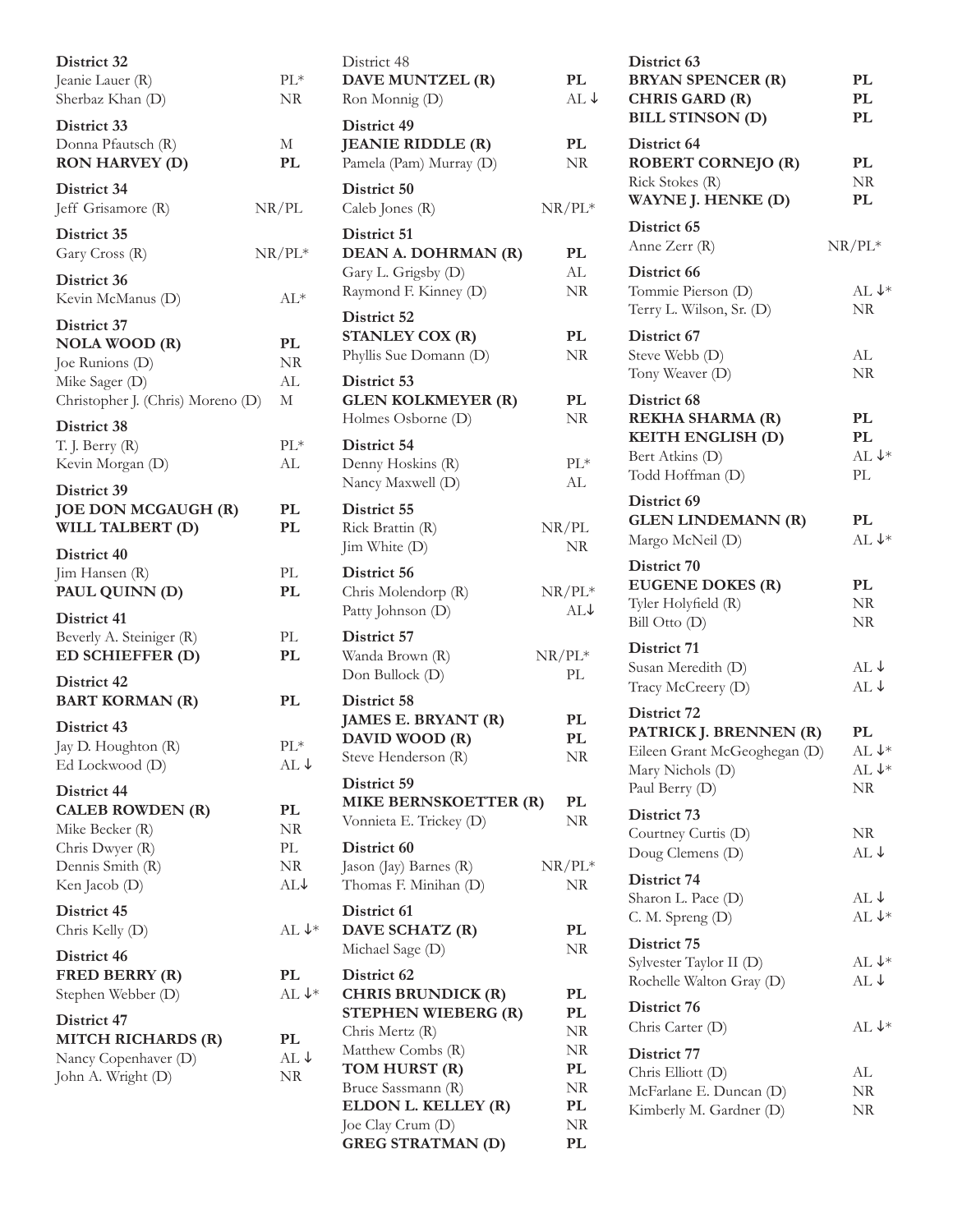| District 78                            |                           |
|----------------------------------------|---------------------------|
| Penny V. Hubbard (D)                   | $AL \downarrow^*$         |
| Ruth Ehresman (D)                      | $AL \downarrow$           |
| Samuel J. Cummings III (D)             | NR.                       |
| District 79                            |                           |
| Martin Casas (D)                       | NR                        |
| Michael Butler (D)                     | AL                        |
| District 80                            |                           |
| Mike Colona (D)                        | $AL \downarrow^*$         |
| RIO VITALE (D)                         | PL                        |
|                                        |                           |
| District 81                            |                           |
| Jacob W. Hummel (D)                    | М                         |
| District 82                            |                           |
| <b>EDWARD HARLOW (R)</b>               | PL                        |
| Michele Kratky (D)                     | $\mathrm{M}^*$            |
| District 83                            |                           |
| Gina Mitten (D)                        | AL↓                       |
| James Trout (D)                        | AL                        |
|                                        |                           |
| District 84                            |                           |
| Hope Whitehead (D)                     | AL ↓<br>AL $\downarrow^*$ |
| Karla May (D)<br>Mike Owens (D)        | NR                        |
|                                        |                           |
| District 85                            |                           |
| Clem Smith (D)                         | $AL \downarrow$           |
| District 86                            |                           |
| Rory Ellinger (D)                      | AL $\downarrow^*$         |
|                                        |                           |
| District 87                            | AL $\downarrow^*$         |
| Susan Carlson (D)<br>Stacey Newman (D) | AL $\downarrow^*$         |
|                                        |                           |
| District 88                            |                           |
| Jill Schupp (D)                        | $AL \downarrow^*$         |
| District 89                            |                           |
| John J. Diehl Jr. (R)                  | $NR/PL^*$                 |
| District 90                            |                           |
| Rick Stream (R)                        | $PL^*$                    |
| Deb Lavender (D)                       | $AL \downarrow$           |
|                                        |                           |
| District 91                            |                           |
| ELIZABETH DEAL (R)                     | PL<br>AL $\downarrow^*$   |
| Jeanne Kirkton (D)                     |                           |
| District 92                            |                           |
| AL FAULSTICH (R)                       | PL                        |
| Genise D. Montecillo (D)               | AL $\downarrow^*$         |
| District 93                            |                           |
| TONY LEECH (R)                         | PL                        |
| Bob Burns (D)                          | AL↓                       |
| Joe Montecillo (D)                     | NR                        |
| District 94                            |                           |
| <b>CLORIA BROWN (R)</b>                | PL                        |
| Tim Hotop (R)                          | NR                        |
| Vicki Lorenz Englund (R)               | $AL \downarrow$           |
|                                        |                           |
| District 95<br>Marsha Haefner (R)      | $NR/PL^*$                 |
| Joe Zelle (D)                          | NR                        |
|                                        |                           |

| k       | District 96<br>Mike Leara (R)                                                                          | $NR/PL^*$                   |
|---------|--------------------------------------------------------------------------------------------------------|-----------------------------|
|         | District 97<br>John McCaherty (R)<br>Sam Komo (D)                                                      | $PL^*$<br>$AL \downarrow$   |
|         | District 98<br>Dwight Scharnhorst (R)                                                                  | $NR/PL^*$                   |
| k       | District 99<br><b>ANDREW KOENIG (R)</b><br>William H. (Bill) Pinkston (D)                              | PL<br>NR.                   |
|         | District 100<br>Sue Allen (R)                                                                          | $PL*$                       |
|         | District 101<br>Don Gosen (R)                                                                          | $PL*$                       |
|         | District 102<br><b>KURT BAHR (R)</b><br>John Callahan (D)                                              | PL<br>М                     |
|         | District 103<br>Douglas Funderburk (R)                                                                 | $NR/M^*$                    |
| k       | District 104<br>KATHIE CONWAY (R)<br>Terry Lesinski (D)                                                | PL<br>PL                    |
| k       | District 105<br>Mark A. Parkinson (R)<br>Jason Smith (R)<br>Debbie Bixler (D)                          | $\text{PL}{}^*$<br>NR<br>NR |
| ķ<br>k  | District 106<br>Kyle Albert (R)<br><b>CHRISSY SOMMER (R)</b><br>Tom Fann (D)                           | PL<br>PL<br>NR              |
| k<br>ŗ. | District 107<br><b>RON HICKS (R)</b><br>A. C. DIENOFF (R)<br>Rod Hoffman (D)                           | PL<br>PL.<br>NR             |
|         | District 108<br>Chuck Gatschenberger (R)                                                               | $NR/PL^*$                   |
| k       | District 109<br>PAUL CURTMAN (R)<br>Ann Schroeder (D)                                                  | PL<br>NR                    |
|         | District 110<br>Timothy W. Jones (R)                                                                   | $PL*$                       |
| k       | District 111<br>DERRICK R. GOOD (R)<br>Ian McFarland (R)<br>Michael Frame (D)                          | PL<br>NR<br>AL              |
|         | District 112<br>PAUL WIELAND (R)<br>Avery A. Fortenberry (R)<br>Dean Asbury (D)<br>Daniel E. James (D) | PL<br>М<br>NR<br>NR         |
|         | District 113<br>DAN E. SMITH (R)<br>Jeff Roorda (D)                                                    | PL<br>AL                    |

| District 114<br><b>BECKY RUTH (R)</b><br>T. J. McKenna (D)                                                     | PL<br>NR.            |
|----------------------------------------------------------------------------------------------------------------|----------------------|
| District 115<br><b>ELAINE FREEMAN GANNON (R)</b><br><b>JOE DETTER (D)</b><br>RICH MCCANE (D)<br>DAN DARIAN (D) | PL<br>PL<br>PL<br>PL |
| District 116<br><b>JOHN ROBINSON (R)</b><br>Kevin Engler (R)                                                   | PL<br>$NR/M^*$       |
| District 117<br>LINDA BLACK (D)                                                                                | PL                   |
| District 118<br><b>BEN HARRIS (D)</b>                                                                          | PL                   |
| District 119<br>Dave Hinson (R)                                                                                | $PL*$                |
| District 120<br><b>JASON T. SMITH (R)</b>                                                                      | PL                   |
| District 121                                                                                                   |                      |
| James R. Skaggs (R)                                                                                            | PL                   |
| Keith Frederick (R)                                                                                            | $PL*$                |
| District 122                                                                                                   |                      |
| Cliff Hammock (R)                                                                                              | NR.                  |
| Twyla N. Cordry (R)<br><b>STEVE LYNCH (R)</b>                                                                  | $\rm NR$<br>PL       |
| Tony Miller (R)                                                                                                | NR                   |
| District 123                                                                                                   |                      |
| <b>DIANE FRANKLIN (R)</b>                                                                                      | PL                   |
| Todd Isaac (Ike) Skelton (R)                                                                                   | <b>NR</b>            |
| District 124                                                                                                   |                      |
| <b>CAROLYN F. LORAINE (R)</b>                                                                                  | PL                   |
| Rocky Miller (R)                                                                                               | М                    |
| Johnnie Franzeskos (R)                                                                                         | NR                   |
| District 125<br><b>ROBERT SAWYER (R)</b>                                                                       | PL                   |
| Warren D. Love (R)                                                                                             | NR                   |
| <b>JOSH JONES (R)</b>                                                                                          | PL                   |
| District 126                                                                                                   |                      |
| Randy Pike (R)                                                                                                 | NR                   |
| <b>BARBARA YORK (R)</b>                                                                                        | PL                   |
| Bill Yarberry (R)                                                                                              | NR                   |
| District 127                                                                                                   |                      |
| MIKE KELLEY (R)                                                                                                | PL                   |
| District 128<br><b>SUE ENTLICHER (R)</b>                                                                       | PL                   |
| District 129                                                                                                   |                      |
| <b>SANDY CRAWFORD (R)</b>                                                                                      | PL                   |
| Randy Angst (R)                                                                                                | PL                   |
| John L. Wilson (D)                                                                                             | NR                   |
| District 130                                                                                                   |                      |
| <b>JEFF MESSENGER (R)</b><br>Thomas Long (R)                                                                   | PL<br>$PL^*$         |
| Loren Hunt (R)                                                                                                 | PL                   |
|                                                                                                                |                      |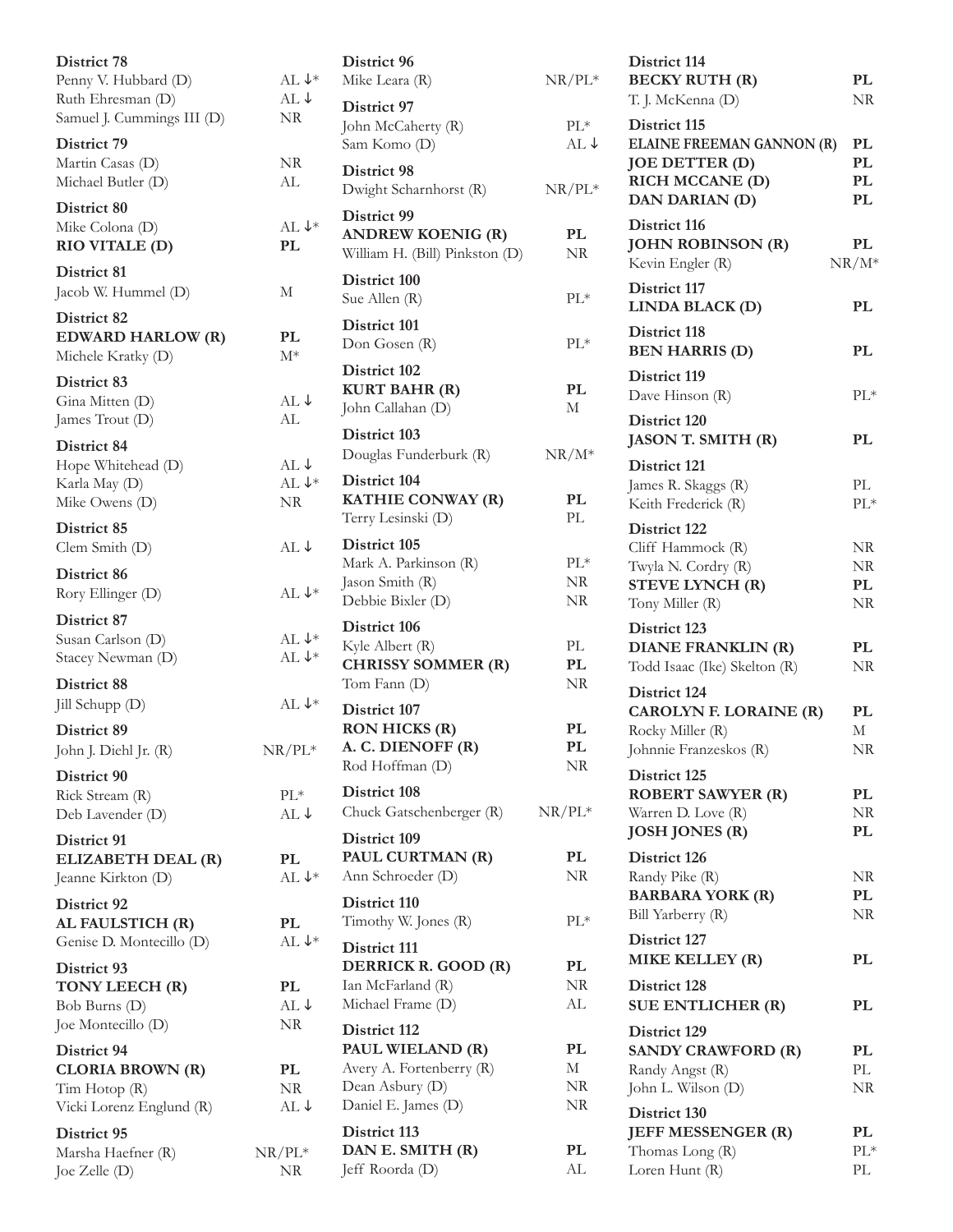| District 131<br>SONYA MURRAY ANDERSON (R) PL<br>Arthur Hodge Sr. (R)<br><b>LARRY ROARK (R)</b><br>TOM MARTZ (R) | NR<br>PL<br>PL         |
|-----------------------------------------------------------------------------------------------------------------|------------------------|
| District 132<br><b>MELISSA LEACH (R)</b><br>Charlie Norr (D)                                                    | PL<br>AL↓              |
| District 133<br>ERIC W. BURLISON (R)<br>Nicholas Ivan Ladendorf D)<br>Richard Buchli (D)                        | PL<br>М<br>NR          |
| District 134<br>John Sellars (R)<br>ELIJAH HAAHR (R)<br>James M. Owen (D)                                       | NR<br>PL<br>NR         |
| District 135<br>Lincoln Hough (R)<br>Casey Clark (D)                                                            | $NR/PL^*$<br><b>NR</b> |
| District 136<br><b>KEVIN AUSTIN (R)</b><br>Ken Boyce (R)                                                        | PL<br><b>NR</b>        |
| District 137<br>Lyndall Fraker (R)                                                                              | $NR/PL^*$              |
| <b>District 138</b><br><b>DON PHILLIPS (R)</b>                                                                  | PL                     |
| District 139<br>Kevin Elmer (R)<br>Clayton Jones (R)<br>Bob Rubino (D)                                          | $PL*$<br>NR<br>NR      |
| District 140<br>Lynn Morris (R)<br><b>MATTHEW P. BLOCK (R)</b><br>Bill Preston (R)                              | PL<br>PL<br>NR         |
| District 141<br>TONY DUGGER (R)                                                                                 | PL                     |
| District 142<br>DON BORDWELL (R)<br>Chris Purvis (R)<br>Robert Ross (R)<br>Ted Sheppard (R)                     | PL<br>NR<br>NR<br>NR   |
| District 143<br><b>JEFFREY POGUE (R)</b><br><b>SHANE VAN STEENIS (D)</b>                                        | PL<br>PL               |
| District 144<br>PAUL FITZWATER (R)<br>Michael L. Jackson (D)                                                    | PL<br>NR               |
| District 145<br>Shelley (White) Keeney (R)                                                                      | $NR/PL^*$              |



# Send a donation to Missouri Right to Life **Today**

| District 146<br>Van C. Hitt (R)<br>Donna Lichtenegger (R)<br>Gerald Adams (R)                                   | PL.<br>$PL*$<br>PI.                |
|-----------------------------------------------------------------------------------------------------------------|------------------------------------|
| District 147<br>KATHY SWAN (R)                                                                                  | PL                                 |
| District 148<br><b>HOLLY REHDER (R)</b><br><b>JOSH BILL (R)</b><br>Mike Marsh (D)<br>Bart Ziegenhorn (D)        | PL<br>PL<br><b>NR</b><br><b>NR</b> |
| District 149<br>Neal E. Boyd (R)<br><b>STEVE HODGES (D)</b>                                                     | PI.<br>PL                          |
| District 150<br><b>KENT HAMPTON (R)</b><br>Tom Todd (D)                                                         | PL<br>NR/M                         |
| District 151<br><b>BOB THROWER (R)</b><br><b>DENNIS FOWLER (R)</b><br>Gary L. Gaines (D)<br>Ryan Wm. Holder (D) | PL<br>PL<br>NR<br>NR               |
| District 152<br>Todd Richardson (R)                                                                             | $NR/PL^*$                          |
| District 153<br><b>STEVE COOKSON (R)</b>                                                                        | PL.                                |
|                                                                                                                 |                                    |

| District 154                          |           |
|---------------------------------------|-----------|
| Shawn Rhoads (R)                      | NR        |
| KATHLEEN HENSLEY (R)                  | PL        |
| <b>STAN WATSON (R)</b>                | PL        |
| R. A. Pendergrass (D)                 | $\rm NR$  |
| District 155                          |           |
| Lyle Rowland (R)                      | $PL*$     |
| Mike Lind (R)                         | PL        |
| District 156                          |           |
| Jeff Jestus (R)                       | NR        |
| <b>GAIL HINSHAW (R)</b>               | PL        |
| District 157                          |           |
| Don Ruzicka (R)                       | $NR/PL^*$ |
| District 158                          |           |
| <b>SCOTT FITZPATRICK (R)</b>          | PL        |
|                                       |           |
| MIKE BENNETT (R)                      | PL        |
| <b>FRANK WASHBURN (R)</b>             | PL        |
| District 159                          |           |
|                                       | $NR/PL^*$ |
| Bill Lant (R)<br>Freddie Jennings (R) | NR.       |
| District 160                          |           |
| Bill Reiboldt (R)                     | $NR/PL^*$ |
| District 161                          |           |
| William (Bill) White (R)              | $NR/PL^*$ |
| District 162                          |           |
| <b>CHARLIE DAVIS (R)</b>              | PL        |
| District 163                          |           |
| Cory Hyland (R)                       | NR.       |